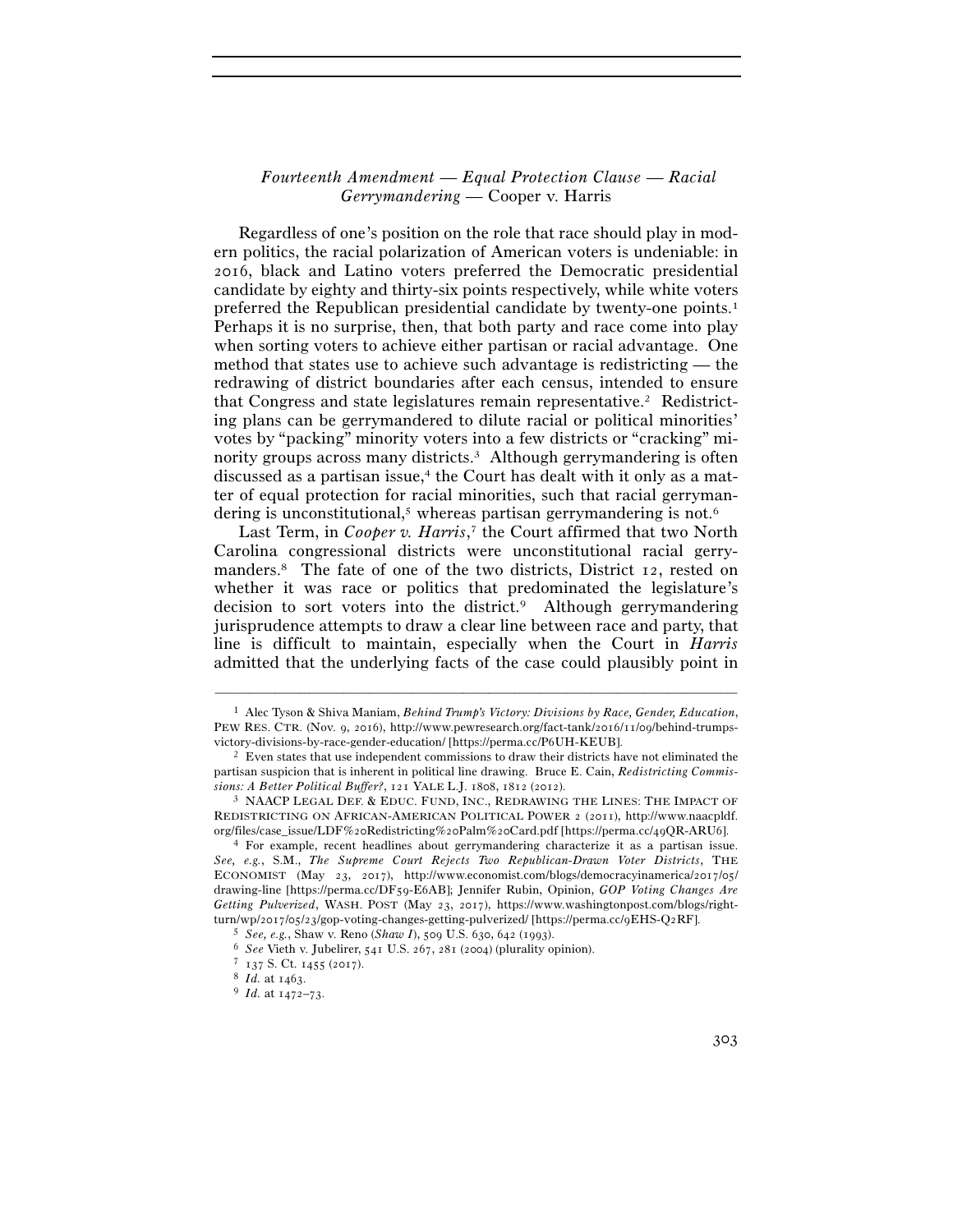either direction.10 Given the independent harms of partisan gerrymandering and the unique entanglement of race and party, it is both unnecessary and futile for courts to tackle the impossible challenge of distinguishing between racial and partisan gerrymandering. Rather, the fact that *Harris* could easily have gone the other way suggests the need for an additional standard that addresses partisan gerrymandering directly and thus allows courts to police more accurately the affront to democracy that both racial and partisan gerrymandering represent.

After the 2010 census, North Carolina redrew its congressional districts to reflect population changes, in compliance with the U.S. Constitution.11 Through the Equal Protection Clause, the same Constitution prevents a state, "without sufficient justification, from 'separater into different voting districts on the basis of race.<sup>'"12</sup> Race-based lines, therefore, are unconstitutional where (1) "race was the predominant factor motivating the legislature's decision to place a significant number of voters within or without a particular district,"13 and (2) the district's design cannot withstand strict scrutiny.14 To pass strict scrutiny, the state must prove that its race-based redistricting scheme is "narrowly tailored" to meet a "compelling interest."15 Compliance with the Voting Rights Act of  $1965^{16}$  (VRA) — which prohibits voting practices that racially discriminate and, of particular relevance to redistricting, prohibits "vote dilution" that diminishes the strength or effectiveness of a racial minority group's vote — has been assumed by courts to be a compelling interest.<sup>17</sup> Nevertheless, it is not a panacea for Equal Protection challenges; narrow tailoring requires that the legislature had "*good reasons*" to conclude that the VRA compelled its action.18

Two of the congressional districts that the North Carolina state legislature redrew after the 2010 census — District 1 and District  $12$  were at issue in *Harris*. 19 Both districts had been designed as majority-

<sup>–––––––––––––––––––––––––––––––––––––––––––––––––––––––––––––</sup> <sup>10</sup> *Id.* at 1478 ("No doubt other interpretations of [the] evidence were permissible. Maybe we would have evaluated the testimony differently had we presided over the trial . . . .").<br><sup>11</sup> Harris v. McCrory, 159 F. Supp. 3d 600, 605 (M.D.N.C. 2016) (citing U.S. CONST. art. I,

<sup>§§ 2, 4).&</sup>lt;br><sup>12</sup> Bethune-Hill v. Va. State Bd. of Elections, 137 S. Ct. 788, 797 (2017) (alteration in original)

<sup>(</sup>quoting Miller v. Johnson, 515 U.S. 900, 911 (1995)).<br>
<sup>13</sup> *Miller*, 515 U.S. at 916.<br>
<sup>14</sup> *Shaw I*, 509 U.S. 630, 653 (1993).<br>
<sup>15</sup> *Bethune-Hill*, 137 S. Ct. at 801 (quoting *Miller*, 515 U.S. at 920).<br>
<sup>15</sup> *Pub. L.* 

United States as Amicus Curiae Supporting Neither Party, *Alabama*, 135 S. Ct. 1257 (Nos. 13-895,

<sup>13</sup>-<sup>1138</sup>)). 19 *Harris*, 137 S. Ct. at 1466. One or both districts had appeared before the Court in four previous cases. *See Shaw I*, 509 U.S. 630; Shaw v. Hunt (*Shaw II*), 517 U.S. 899 (1996); Hunt v.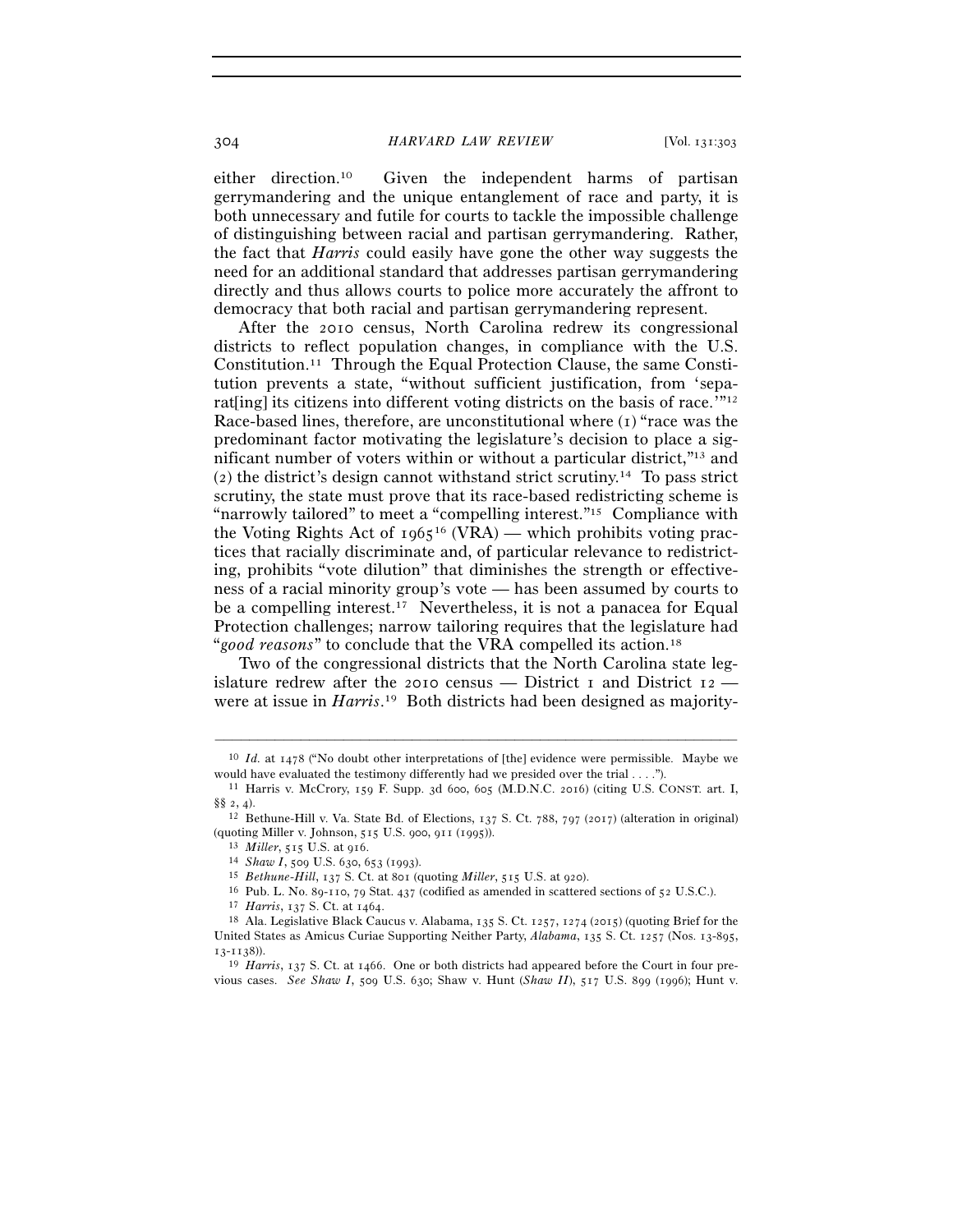black districts after the 1990 census<sup>20</sup> and had been challenged by white North Carolina residents as unconstitutional racial gerrymanders, to varying degrees of success.<sup>21</sup> Following the 2000 census, Districts 1 and 12 were drawn with black voting-age populations (BVAP) of less than fifty percent, $22$  but both districts continued to elect the candidates preferred by black voters in the subsequent five general elections.<sup>23</sup> Nevertheless, after the 2010 census, the Republican-controlled legislature<sup>24</sup> designed a new map that again redrew Districts 1 and 12 as majorityblack districts and thus prompted the present lawsuit.25

In *Harris*, the plaintiffs were black residents who alleged that the state had packed black voters into these two districts, "thereby diminishing their influence in surrounding districts."26 They, like their white predecessors in the 1990s, argued that racial considerations predominated in the creation of the two districts and that the race-based lines could not withstand strict scrutiny.<sup>27</sup> A three-judge district court agreed.28 For District 1, all three judges found that racial considerations predominated and held that the VRA did not compel a majority-black district.29 For District 12, two judges found that race predominated even over partisanship and held that, without any asserted compelling interest, its boundaries were impermissible.30

The Supreme Court affirmed. Writing for the Court, Justice Kagan<sup>31</sup> held that race impermissibly predominated in the redesigning of Districts I and 12.<sup>32</sup> The Court began by dismissing North Carolina's claim that the plaintiffs were precluded from bringing suit because they are members of the same organizations that brought an earlier state court lawsuit, in which North Carolina prevailed.33 The state also claimed

<sup>–––––––––––––––––––––––––––––––––––––––––––––––––––––––––––––</sup> Cromartie (*Cromartie I*), 526 U.S. 541 (1999); Easley v. Cromartie (*Cromartie II*), 532 U.S. 234 (<sup>2001</sup>). 20 *Shaw I*, 509 U.S. at 633–<sup>38</sup>. 21 In *Shaw II*, the Court struck down District 12 as a racial gerrymander. 517 U.S. at 906, 918.

In *Cromartie II*, the Court upheld District 12 as a political gerrymander. 532 U.S. at <sup>245</sup>. 22 *Harris*, 137 S. Ct. at 1465. Districts 1 and 12 had BVAPs of 48.6% and 43.8%. *Id.* at 1466.

<sup>&</sup>lt;sup>23</sup> *Id.* at  $1465-66$ . Moreover, the candidates won by comfortable margins — never receiving less than 59% of the total vote. *Id.*

<sup>24</sup> Republicans controlled both houses of the state legislature, *see id.* at 1486 (Alito, J., concurring in the judgment in part and dissenting in part), and mapmaker Dr. Thomas Hofeller had previously served as redistricting coordinator for the Republican National Committee, Harris v. McCrory, 159 F. Supp. 3d 600, 607 (M.D.N.C. 2016).<br>
<sup>25</sup> Districts 1 and 12 now had BVAPs of 52.7% and 50.7%. *Harris*, 137 S. Ct. at 1466.<br>
<sup>26</sup> Complaint at 1, *Harris*, 159 F. Supp. 3d 600 (No. 1:13-cv-00949).<br>
<sup>27</sup> See id. at 1-2.

<sup>31</sup> Justice Kagan was joined by Justices Thomas, Ginsburg, Breyer, and Sotomayor. 32 *Harris*, 137 S. Ct. at 1481–<sup>82</sup>. 33 *Id.* at 1467–68.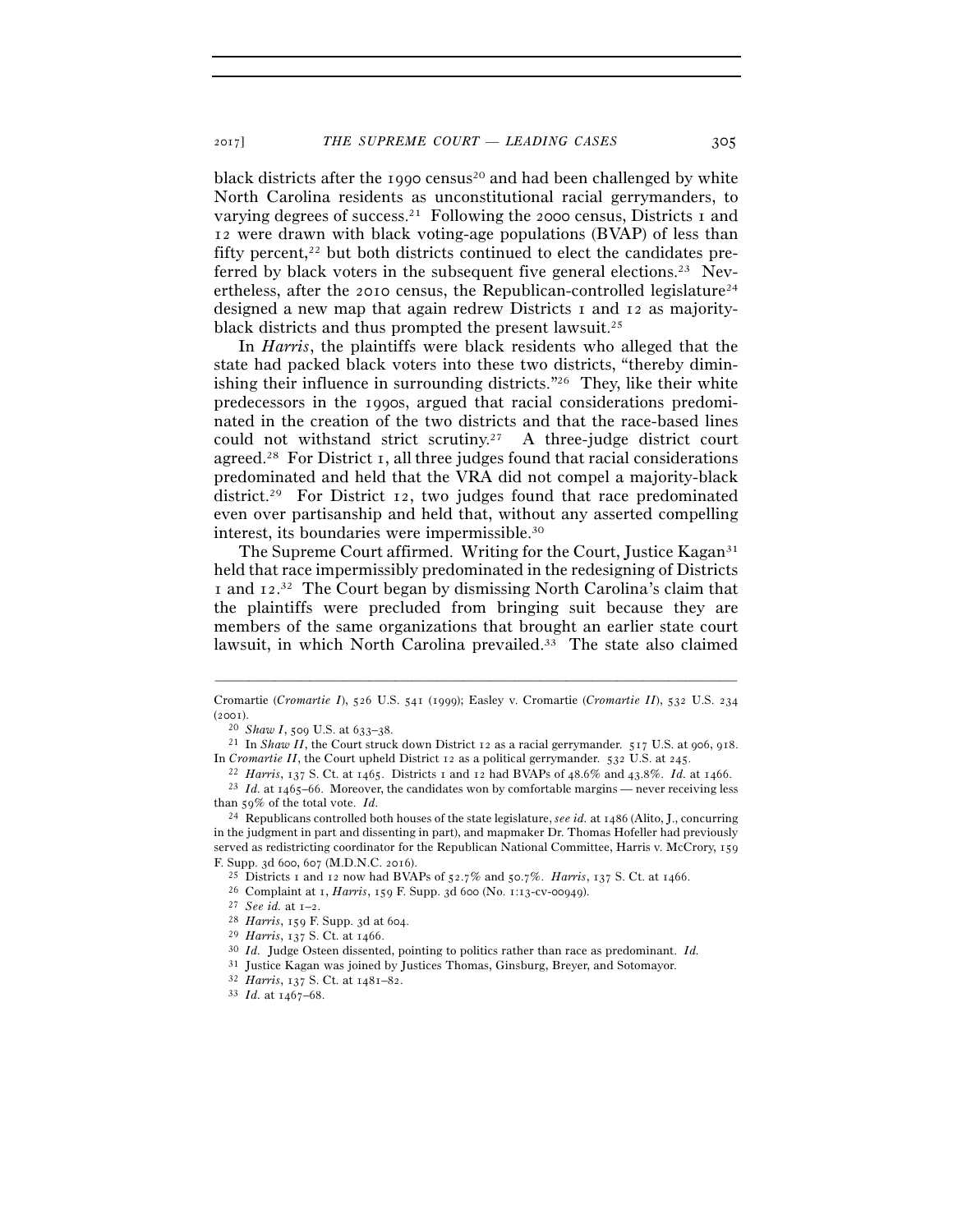that the Court should not review the district court's decision for clear error, given that the North Carolina Supreme Court reached a different outcome.34 The Court concluded that, while relevant, the existence of the state court decision could not alter the clear error standard of review.35 In fact, clear error review is based on the premise that there is often more than one view of the evidence, implying that both the state court's and the district court's views could be permissible.36

The Court then turned to District 1's redesign. The record showed that the state intentionally established a racial target that "had a direct and significant impact" on the district's boundaries,37 at the expense of traditional districting principles like compactness, contiguousness, geographical boundaries, and political subdivisions.38 Due to irrefutable evidence of race as a predominant factor in the redesign, the Court next inquired whether the racial gerrymander withstood strict scrutiny.39 The state argued that it had "good reasons" to believe that drawing a majority-minority district was necessary to avoid liability for vote dilution under section 2 of the VRA.40 Nevertheless, the Court concluded that the state could not have good reasons to believe that its district was compelled by section 2 if it did not also have good reasons to believe that, without a majority-minority district, a potential section 2 plaintiff would be able to prove a vote-dilution claim.<sup>41</sup>

The Supreme Court spoke directly to the latter point in *Thornburg v. Gingles*, 42 in which it identified three threshold conditions for proving a vote dilution claim: (1) a "minority group" must be "sufficiently large and geographically compact to constitute a majority" in a legislative district that is designed sensibly; (2) that minority group must be "politically cohesive"; and (3) the district's white majority must "vote<sup>[]</sup> sufficiently as a bloc" such that it typically "defeat[s] the minority's preferred candidate."43 Because District 1 consistently elected the black candidate of choice, even with a minority BVAP, the Court concluded that it did not meet the third *Gingles* condition.44 Thus, the Court

<sup>34</sup> *Id.*<sup>35</sup> *Id.* at <sup>1468</sup>. 36 *Id.* (quoting Anderson v. City of Bessemer City, 470 U.S. 564, 574 (<sup>1985</sup>)). 37 *Id.* at 1468–69 (quoting Ala. Legislative Black Caucus v. Alabama, 135 S. Ct. 1257, <sup>1271</sup>

<sup>(</sup><sup>2015</sup>)). 38 *Shaw I*, 509 U.S. 630, 647 (1993). 39 *Harris*, 137 S. Ct. at <sup>1469</sup>. 40 *Id.* 

<sup>41</sup> *Id.* at 1470.

<sup>42</sup> <sup>478</sup> U.S. 30 (<sup>1986</sup>). 43 *Id.* at 50–51; *see also Harris*, 137 S. Ct. at <sup>1470</sup>. 44 *Harris*, 137 S. Ct. at 1470. District 1 was a "crossover" district where the white majority helped the minority elect its candidate of choice. *Id.*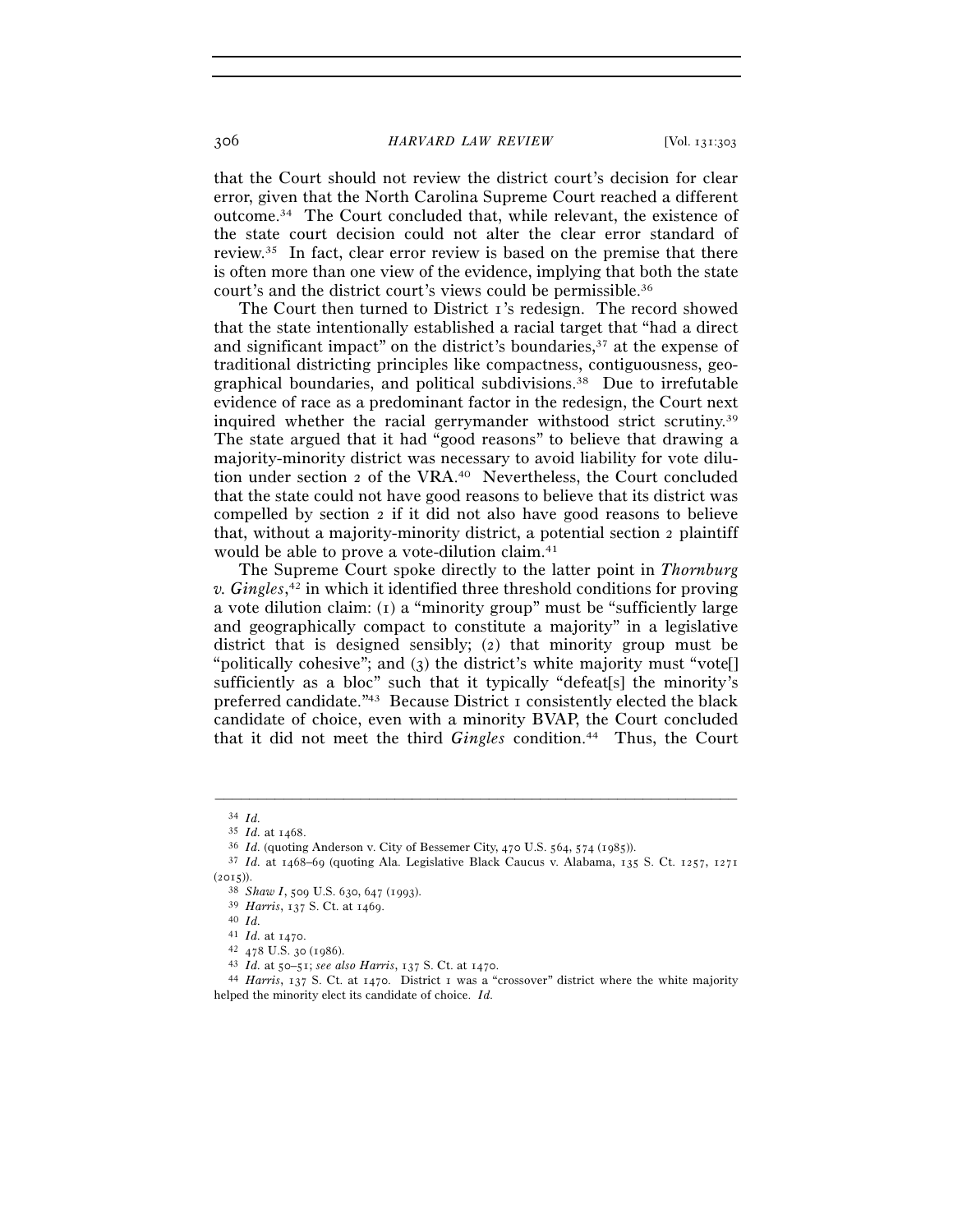affirmed the district court's holding that racial predominance in the designing of District 1 did not withstand strict scrutiny.45

Next, the Court addressed District 12. In contrast to its District 1 analysis, the Court's analysis of District 12 rested on the district court's factual finding of motive. The plaintiffs contended that race predominated in the district's redesign, whereas the state argued that the district was a "strictly" political gerrymander made without regard to race.<sup>46</sup> During the trial for this case, the district court weighed a variety of evidence, including public statements by legislators, the mapmaker's confirmation of racial intent, the state's preclearance submission to the U.S. Department of Justice, live testimony by Congressman Mel Watt, and expert reports.47 The Court held that the district court's finding that race predominated met the plausibility requirement of clear error review, while at the same time acknowledging that the Court may or may not have evaluated the testimony differently if it had had the opportunity to preside over the trial itself.48

Finally, the Court addressed North Carolina's argument that the plaintiffs had failed to introduce an alternative map of District 12 as evidence.49 The state argued that in a racial-versus-political intent dispute, plaintiffs must show on a map that the state could have achieved its partisan goals without upsetting racial balance.<sup>50</sup> The Court concluded that while an alternative map can be useful in such cases, it is not mandatory; the counterfactual evidence is essential only when plaintiffs lack sufficient direct evidence.<sup>51</sup> Here, the plaintiffs' direct evidence was enough to overcome the state's partisanship defense.<sup>52</sup>

Justice Thomas concurred. He wrote separately to explain additional grounds on which he would affirm the district court's decision: any intentional creation of a majority-minority district triggers strict scrutiny, and section 2 of the VRA does not apply to redistricting and thus cannot serve as a compelling interest for a racial gerrymander.<sup>53</sup> Finally, he commended the Court's deferential clear error review.54

Justice Alito concurred in the judgment in part and dissented in part.<sup>55</sup> Agreeing with the majority on District 1, he took issue with the

<sup>–––––––––––––––––––––––––––––––––––––––––––––––––––––––––––––</sup> 45 Essentially, the state had preemptively implemented a remedy, based on a pure error of law, where there was no wrong to be remedied. See id. at  $1470-72$ .<br>
<sup>46</sup> *Id.* at  $1472-73$ .<br>
<sup>47</sup> Harris v. McCrory,  $159$  F. Supp. 3d 600, 616–21 (M.D.N.C. 2016).<br>
<sup>48</sup> *Harris*,  $137$  S. Ct. at  $1478$ .<br>
<sup>49</sup> *Id.* at  $1478$ 

<sup>51</sup> *Id.* at <sup>1479</sup>. 52 *Id.* at <sup>1481</sup>. 53 *Id.* at <sup>1485</sup> (Thomas, J., concurring). 54 *Id.* at 1486.

<sup>55</sup> Justice Alito was joined by Chief Justice Roberts and Justice Kennedy.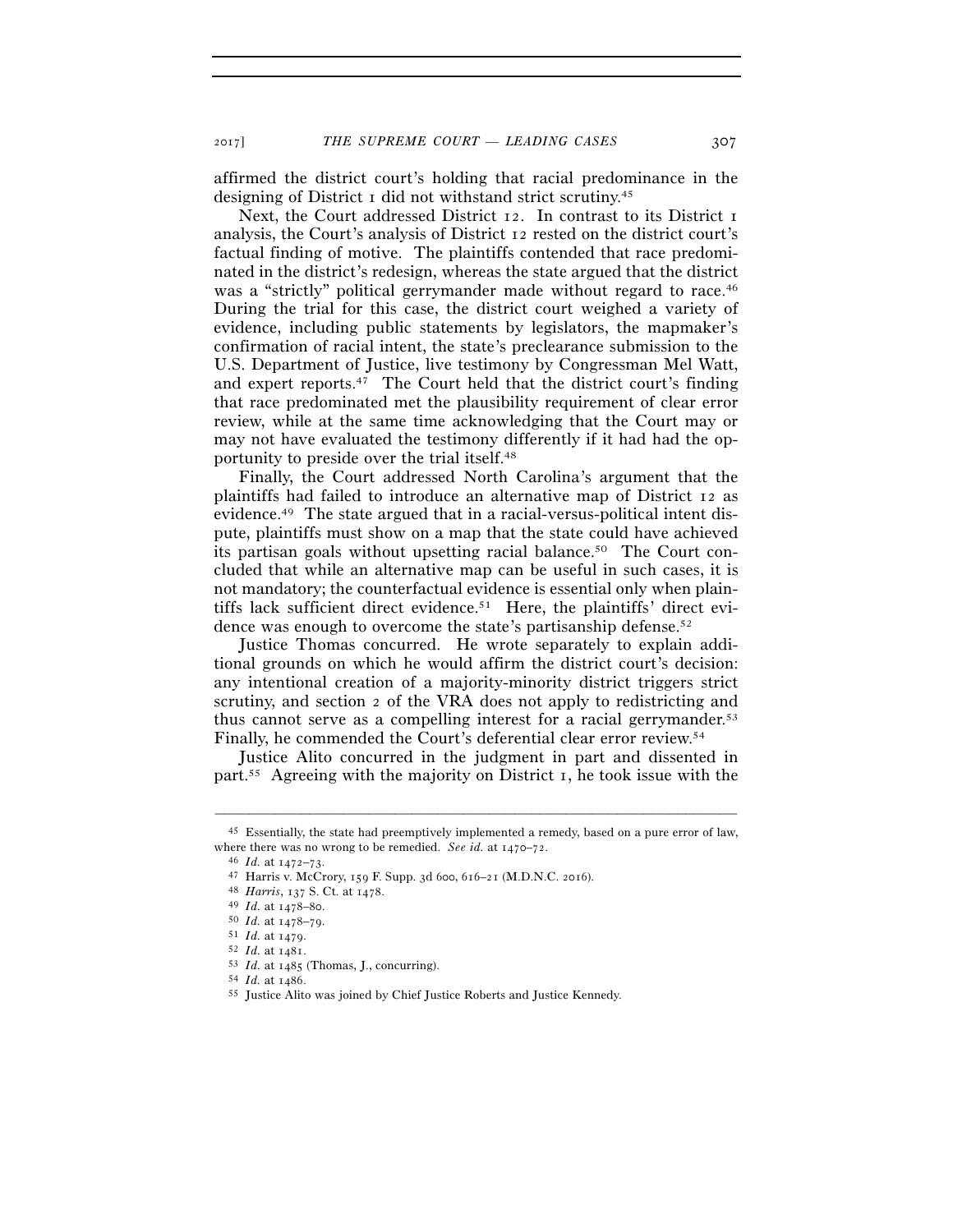finding that race predominated in District 12.<sup>56</sup> He explained the risks associated with mistaking a political gerrymander for a racial one, noting the potential usurpation of state authority and the "final, oftenunstated danger where race and politics correlate: that the federal courts will be transformed into weapons of political warfare."<sup>57</sup>

Justice Alito's warning has salience, especially considering the strong historical correlation between race and politics. However, rather than steering clear of political warfare altogether, the Court should consider addressing it directly given the nontrivial harms of political gerrymandering. The sharp distinction between the constitutionality of racial versus partisan gerrymandering causes slightly different interpretations of evidence in trial courts to create drastically different outcomes for district lines. In *Harris*, the lower court's finding that race predominated over politics in the drawing of District 12 allowed the Court to strike it down as an unconstitutional gerrymander. Nevertheless, the Court recognized that a different trial court could have upheld the district. The unique entanglement of race and politics, and the impractical task of discerning between the two, evinces the need for an additional standard that confronts partisan gerrymandering.

Race and politics have long been intertwined, such that both plaintiffs and defendants in redistricting cases often have linked racial and partisan goals. Even in late-nineteenth-century conflicts over North Carolina's election laws, "racial politics affected the composition of the political parties, and parties engaged in racial politics in part for partisan ends."58 In the 1990s, the first challenge to Districts 1 and 12 was made by Republicans alleging a partisan gerrymander.59 After that claim failed, these same opponents of the redistricting scheme challenged it successfully as an unconstitutional racial gerrymander.60 The dual nature of gerrymandering claims continues today. The *Harris* plaintiffs were represented by Democratic Party groups and allies, something that North Carolina's counsel was quick to point out during oral argument.61 North Carolina urged the Court to force the plaintiffs to prove that they were "bring[ing] race claims and not dressed-up partisan claims" by presenting a feasible alternative map.62 However, this view ignores the harm that partisan claims aim to address, regardless of whether they are "dressed up" or not.

 $^{56}$  Harris,  $_{137}$  S. Ct. at  $_{1486}$  (Alito, J., concurring in the judgment in part and dissenting in part).<br>  $^{57}$  Id. at 1490.<br>  $^{58}$  Richard L. Hasen, Race or Party?: How Courts Should Think About Republican Eff

*Make It Harder to Vote in North Carolina and Elsewhere*, 127 HARV. L. REV. F. 58, 60 (2014).

<sup>59</sup> Richard L. Hasen, *Racial Gerrymandering's Questionable Revival*, 67 ALA. L. REV. 365, 369

<sup>(</sup><sup>2015</sup>). 60 *Id.*; *see also Shaw I*, 509 U.S. 630 (<sup>1993</sup>). 61 *See* Transcript of Oral Argument at 57, *Harris*, 137 S. Ct. 1455 (No. 15-<sup>1262</sup>). 62 *Id.* at 58.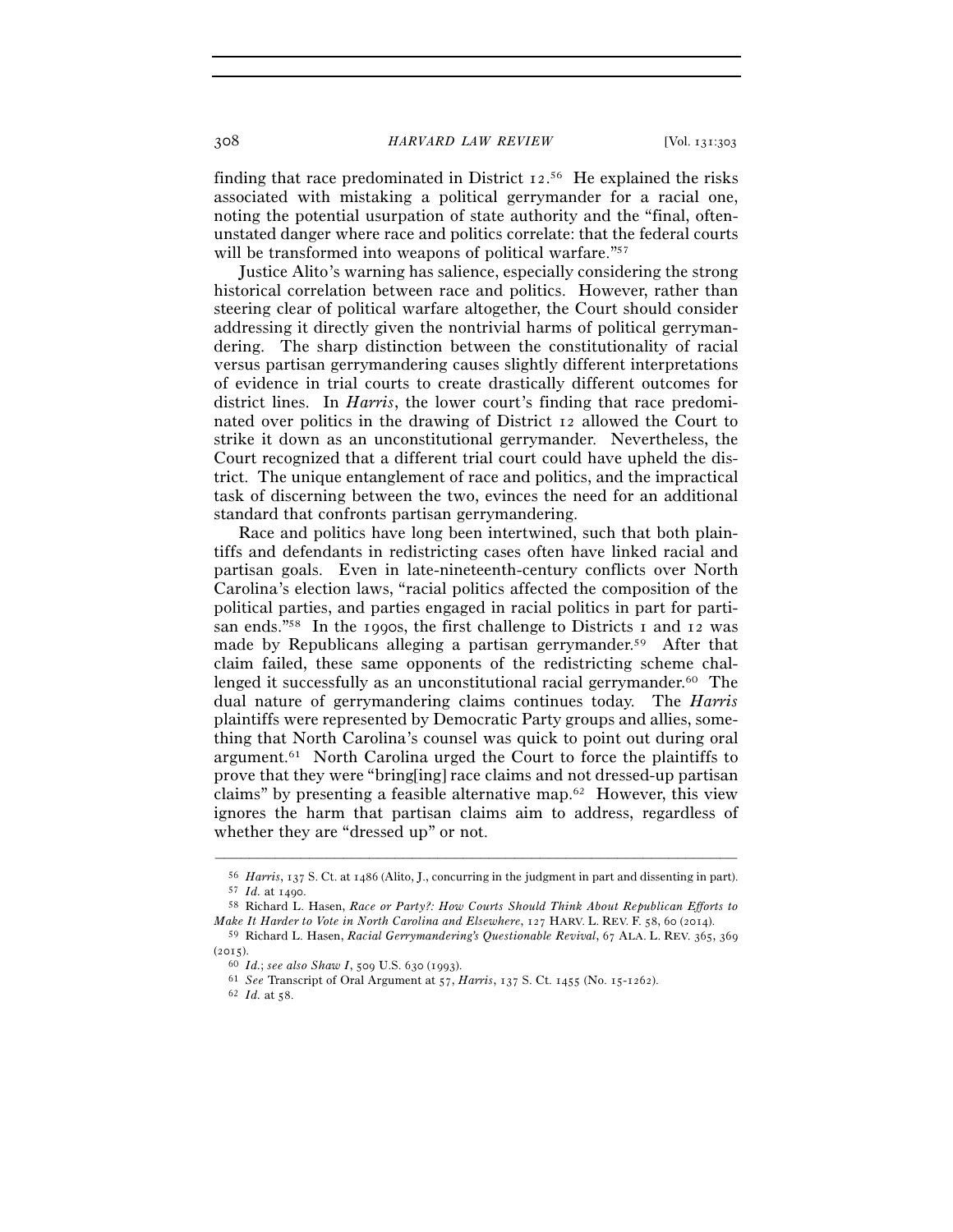Judge Cogburn discussed these harms in his concurring opinion to the district court decision in this case. While stopping short of advocating for a partisan gerrymandering standard, Judge Cogburn wrote separately to share his concerns about "unfettered" political gerrymandering as an "affront to democracy."63 He lamented the fact that partisan gerrymandering has become so routine that "the fundamental principle of the voters choosing their representative has nearly vanished" and "[i]nstead, representatives choose their voters."64 The harm that Judge Cogburn and others — including the Court<sup>65</sup> have articulated is worth remedying on its own terms. This is especially true when meeting the "racial predominance" bar is almost a matter of chance: courts deliver opposite outcomes to similar claims — with similarly tangled partisan and racial justice objectives — depending on their reading of legislative intent and the map-drawing process.<sup>66</sup>

The Court in *Harris* recognized the difficulties in distinguishing race from politics. Justice Kagan noted that "political and racial reasons are capable of yielding similar oddities in a district's boundaries" because of the high correlation between racial identification and party affiliation.<sup>67</sup> Justice Alito remarked on the same in his dissent: race and voting approaches perfect correlation in District 12, meaning there is "almost complete overlap" between black and Democratic voters.68 Correlation aside, layered motivations and justifications also lead to confusion. For example, the district court majority treated the redistricting chairs' statement attempting to counter charges of political gerrymandering as evidence discrediting their strictly partisan account.69 The district court dissent, however, treated statements about racial considerations simply as evidence that multiple factors were at play.70 The Court went even further, admitting that "legislators [may] use race as their predominant districting criterion with the end goal of advancing their partisan interests — perhaps thinking that a proposed district is more 'sellable' as a race-based VRA compliance measure than as a political gerrymander and will accomplish much the same thing."71 At oral argument, Justice

<sup>–––––––––––––––––––––––––––––––––––––––––––––––––––––––––––––</sup> <sup>63</sup> Harris v. McCrory, 159 F. Supp. 3d 600, 628–29 (M.D.N.C. <sup>2016</sup>) (Cogburn, J., concurring). 64 *Id.* at <sup>628</sup>. 65 Judge Cogburn drew on the Court's opinion in *Powell v. McCormack*, 395 U.S. 486 (1969),

for Alexander Hamilton's insistence that "the people should choose whom they please to govern them." *Harris*, 159 F. Supp. 3d at 629 (Cogburn, J., concurring) (quoting *Powell*, 395 U.S. at 540– 41).

<sup>66</sup> *See* Pamela S. Karlan, *Still Hazy After All These Years: Voting Rights in the Post-*Shaw *Era*, 26 CUMB. L. REV. 287, 288–89, 300–06 (1996) (arguing that the "predominant factor" test is "indeterminate," *id.* at 288, and "represents an uncharted expedition into the political thicket," *id.* at 289).<br>
<sup>67</sup> *Harris*,  $137$  S. Ct. at  $1473$ .<br>
<sup>68</sup> *Id.* at  $1495$  (Alito, J., concurring in the judgment in part an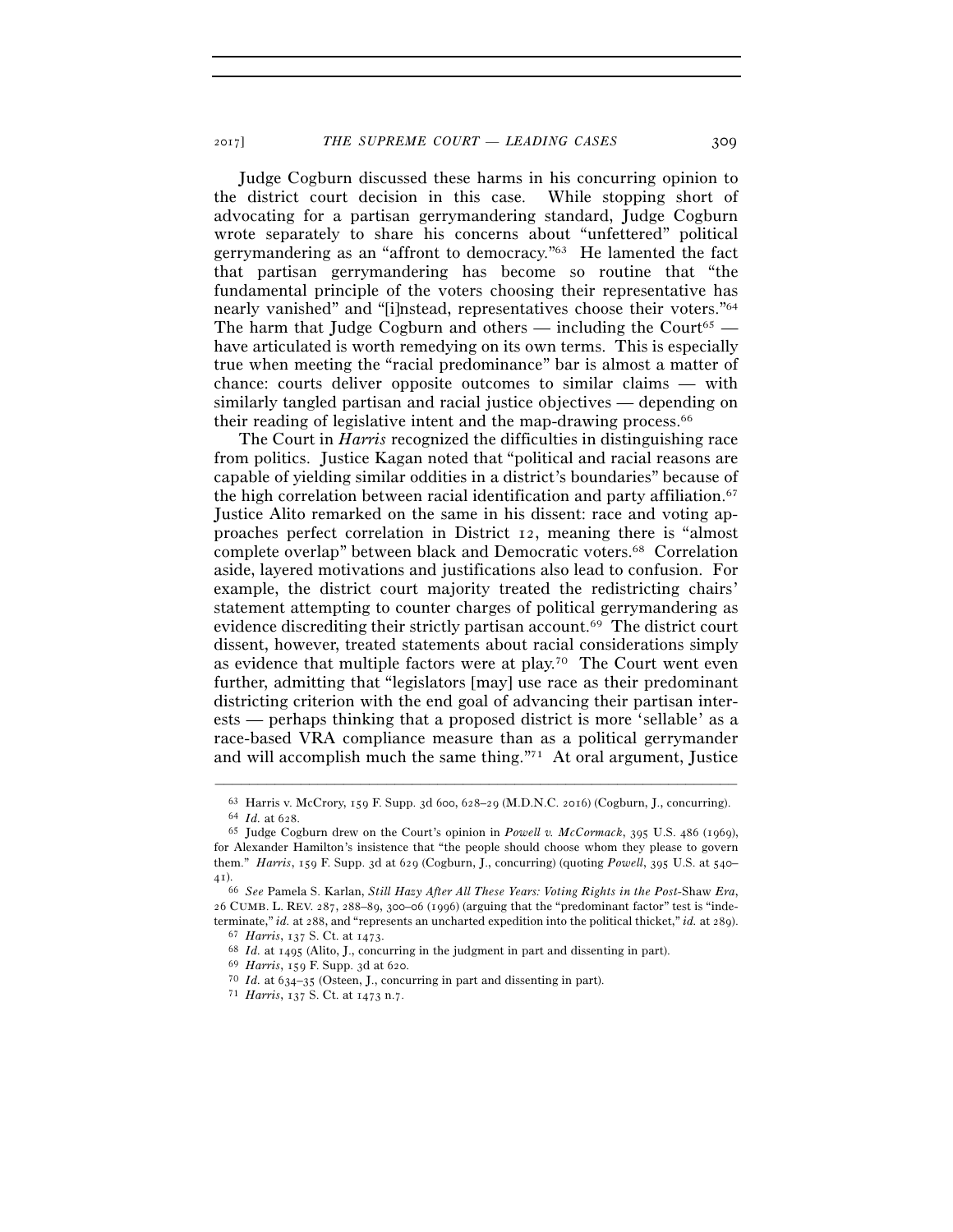Kagan even proposed a hypothetical in which a state wants to segregate by race but uses a political justification because it "sounds better."72

All of this goes to show that "race or party" is a false dichotomy because both are usually present, at least in effect and oftentimes in motive, justification, and methodology. In two footnotes, *Harris* acknowledged as much by stating that using race as a proxy for party is just as inexcusable as using race for its own ends.73 And yet, even while plainly stating the jumbled way that race and party interact in redistricting, the Court still required "evidence reveal[ing] that a legislature elevated race to the predominant criterion" for a plaintiff to succeed in showing an unconstitutional gerrymander.<sup>74</sup> A predominance requirement suggests that the two factors can be separated, when truly, in cases like District 12's, race and party are two sides of the same coin.

The unique evidentiary challenges in redistricting cases make it particularly difficult to determine racial predominance, which can lead to different outcomes even with the same facts. Although legislative intent is at issue in many areas of the law, here, there was no statute to be interpreted. Instead, courts assessing redistricting plans must evaluate legislatures' map-drawing processes. As Justice Kagan's hypothetical shows, this process does not always correspond to ultimate intent, and yet the exercise is expected to establish predominance of one factor over another. Moreover, disputes over legislative privilege and discovery procedures often make for trials that do not present the complete picture,75 even as lower courts undertake a "careful consideration of all evidence presented."76 At the district court trial in *Harris*, two key witnesses a redistricting committee chair and a state representative — did not testify, and the state instead cited their testimony in the earlier state court

<sup>72</sup> Transcript of Oral Argument, *supra* note 61, at 7–<sup>8</sup>. 73 *Harris*, 137 S. Ct. at 1464 n.1, 1473 n.7. Some have argued that *Harris* went further than had previous cases in making the "race as proxy" argument. *See* Anita Earls, *Symposium: Bringing Sanity to Racial-Gerrymandering Jurisprudence*, SCOTUSBLOG (May 23, 2017, 5:32 PM), http://www.scotusblog.com/2017/05/symposium-bringing-sanity-racial-gerrymandering-jurisprudence/ [https://perma.cc/Y5XU-5BXV] ("*Cooper* . . . should put to rest the false dichotomy of 'is it race or is it party' that threatened to turn racial-gerrymandering doctrine into a meaningless standard."); Rick Hasen, *Breaking and Analysis: Supreme Court on* 5*–*3 *Vote Affirms NC Racial Gerrymandering Case, with Thomas in Majority and Roberts in Dissent*, ELECTION L. BLOG (May 22, 2017, 7:06 AM), https://electionlawblog.org/?p=92675 [https://perma.cc/7RLT-CEH4] (stating that "there are two bombshells in footnotes in the case" that put forward a "'race as party' proxy approach"). However, this approach originated in earlier cases. *See* Bush v. Vera, 517 U.S. 952, 968 (1996) (plurality opinion) ("[T]o the extent that race is used as a proxy for political characteristics, a racial stereotype requiring strict scrutiny is in operation."); Miller v. Johnson, 515 U.S. 900, 914 (1995) % (stating that "the Constitution prohibits" the "use of race as a proxy" for political preferences).<br>  $^{74}$  Harris,  $_{137}$  S. Ct. at 1464 n.1.<br>  $^{75}$  See League of Women Voters v. Fla. House of Representatives, 132 So

<sup>(</sup>holding that legislators and staff could not use legislative privilege to refuse to testify or produce documents concerning information or communications pertaining to reapportionment process). 76 Harris v. McCrory, 159 F. Supp. 3d 600, 604 (M.D.N.C. 2016).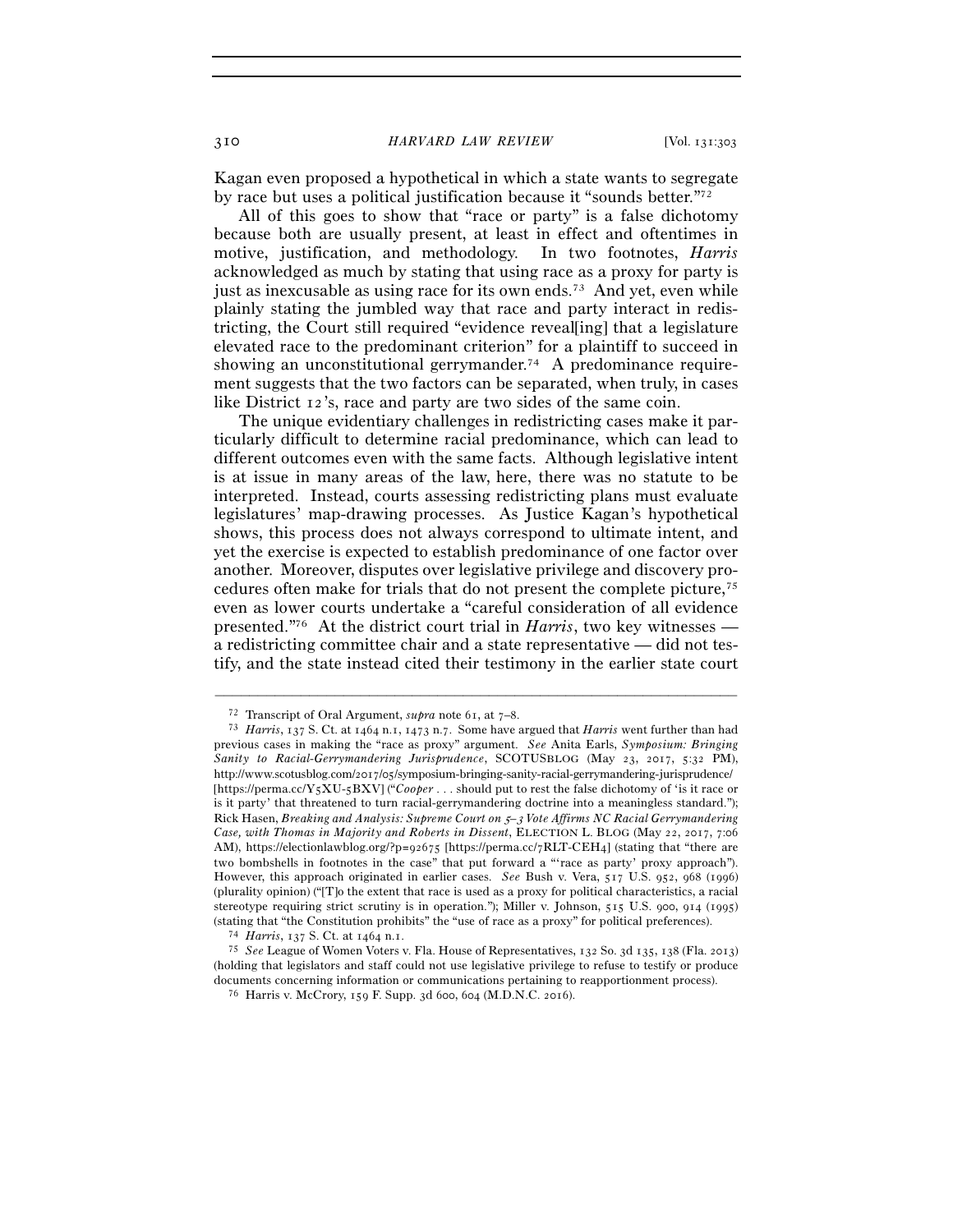trial.77 Without an opportunity to see the witnesses on the stand, the district court was "somewhat crippled in its ability to assess either [witness's] credibility."78 Trials never provide perfect information, but the disparity among the conclusions reached by the various judges looking at this case indicates just how uncertain this outcome was.79

The Court did not ignore this uncertainty, acknowledging that it may well have reached a different conclusion than the trial court's.<sup>80</sup> During oral argument, Chief Justice Roberts drove home the role chance had played, pointing out the "fortuity that we have the Federal case before us and not the State case. And if it were the State case, we'd be reviewing their factual findings on the same question for clear error." $81$  There is no question that District 12's boundaries could easily have remained intact; a slight difference in the evidence presented at trial or a reordering of the state and federal cases could have led to the opposite outcome. Alone, this is not enough to necessitate a new standard; after all, trials and appeals lead to different outcomes all the time. However, in conjunction with the inextricability of race and party that the Court itself put forward and the independent harms of partisan gerrymandering, the stark difference in outcome is unjust and begs a separate standard that captures partisan gerrymandering.

Importantly, simply tightening the racial standard to remove the "predominance" requirement is not enough. There are a number of states in which gerrymanders have never been litigated, even though partisan gerrymandering is rampant, because those states do not have a sizable minority population. It seems inherently unfair that some states do not have the option to challenge gerrymandering at all, while others rely on racial gerrymander claims to correct for partisanship.82

Conversely, abandoning the racial standard altogether and focusing only on partisanship will also allow some problematic redistricting schemes to slip through the cracks.<sup>83</sup> For example, a recent district court decision discussed the dueling goals of protecting a white Democratic incumbent and creating a Latino-majority district in which Latinos

<sup>77</sup> *Id.* at 617–<sup>18</sup>. 78 *Id.* at <sup>618</sup>. 79 *See* Transcript of Oral Argument, *supra* note 61, at 55–56 ("[S]ix trial court judges looked at Congressional District 12, and four out of the six said that politics, not race, prevailed.").<br><sup>80</sup> Harris, 137 S. Ct. at 1478.<br><sup>81</sup> Transcript of Oral Argument, *supra* note 61, at 47.<br><sup>82</sup> See Richard L. Hasen, Essay, R

*Uneasy Approaches to Conjoined Polarization in Redistricting and Voting Cases*, 59 WM. & MARY L. REV. (forthcoming 2018) (manuscript at 4), https://papers.ssrn.com/abstract\_id=2912403 [https://perma.cc/7ND6-HXFA] ("It also means that a law that is illegal in North Carolina may be legal in Wisconsin, even if motivated by the same partisan intent, because of a difference in racial makeup of the two states."). 83 Justice Thomas suggested this in his *Harris* concurrence. *See* 137 S. Ct. at 1485–86 (Thomas,

J., concurring).